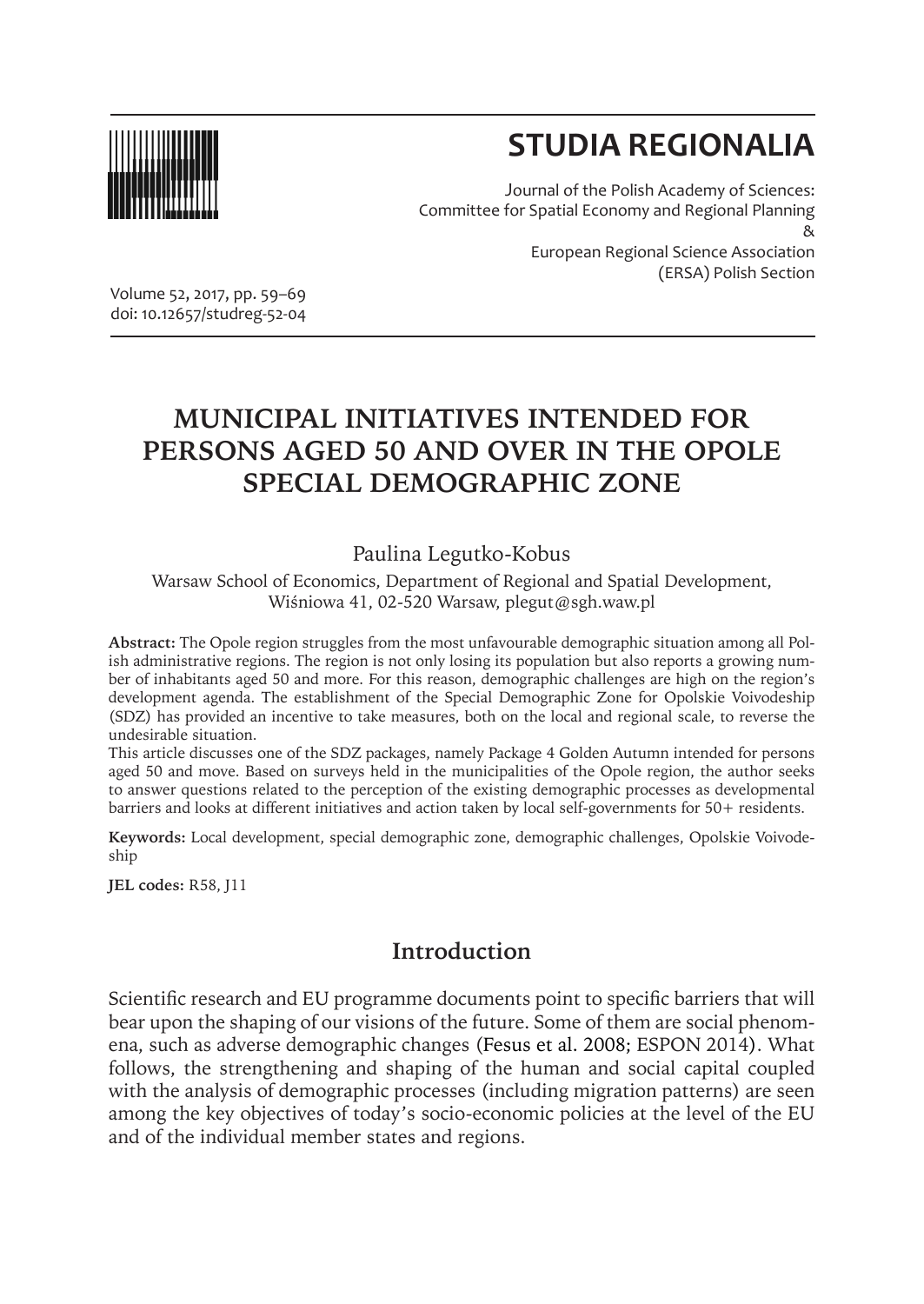Eurostat data clearly shows that the ageing of the population is already a common trend, although its scale varies from region to region (this is also visible in Poland). In the EU of 2016, every fifth citizen was 65 and over; in 2050, it will be one out of three. These processes foster a rapid growth in demand for health care services. In the future, the silver economy is likely to become one of the elements of the mainstream labour force participation. Although the key EU strategic document, EU 2020 Strategy (2010), fails to address the demographic problem directly, among its 11 thematic areas there are a few that allude to the silver economy. As Szlachta points out (2018), the investment priorities for 2014–2020 laid down in EU regulations attempt to respond to existing demographic challenges. An example of such an approach is the Special Demographic Zone in the Opole region along with some related initiatives.

#### **Special Demographic Zone as a tool of development policy**

In demographic terms, the situation of Opolskie Voivodeship, against the backdrop of the entire country, is the most unfavourable. The main causes of this state of affairs are the low birth rate, the forecast rate of natural increase, the net migration rate and total population growth (Szczygielski 2015), but also some under-the-surface civilisation processes related to the family crisis, reduced propensity to get married, a volatile economic and ethnic situation in the region, and migration processes (Rauziński 2014). Depopulation, i.e. the decline in population accompanied by ageing processes, is regarded as the main development barrier in the Opole region. Between 2007 and 2015, the number of region's inhabitants dropped by 41,000 (from 1,037,000 to 996,000), and the depopulation rate reached –4% (Poland's average is –0.8%). The largest population loss was reported in the city of Opole: –7,718, which translates into the depopulation rate of –6.2%. There is a visible differentiation in the depopulation rate across the region's districts (Pol. *powiat*) outside the city of Opole: it is as much as –5.9% in Głubczyce District and up to –1.0% in Brześć District *(Analiza sytuacji…* 2016). The research and analyses carried out also reveal that depopulation processes unfold differently in the rural and urban areas of the Opole region (Dybowska 2011, 2016; Heffner & Solga 2017). The latest forecast by the Chief Statistical Office of Poland shows that in the years 2008–2035 the population of the Opole Region is bound to drop by more than 15%. Both cities and villages are envisaged to depopulate, yet the phenomenon is likely to be more severe in urban areas (Dybowska 2016).

It is not only the declining number of inhabitants but also the changing age structure that is going to pose a serious development challenge for the region. In 2015 the percentage of inhabitants of the Opole region aged 50 and more was 38.4% (Poland's average was 36.5%), which was up by 5.4 pp compared with 2007 (*Analiza sytuacji…*2016). That is why the development strategy of Opolskie Voivodeship primarily focuses on the existing demographic trends, specifically addressing the 50+ population.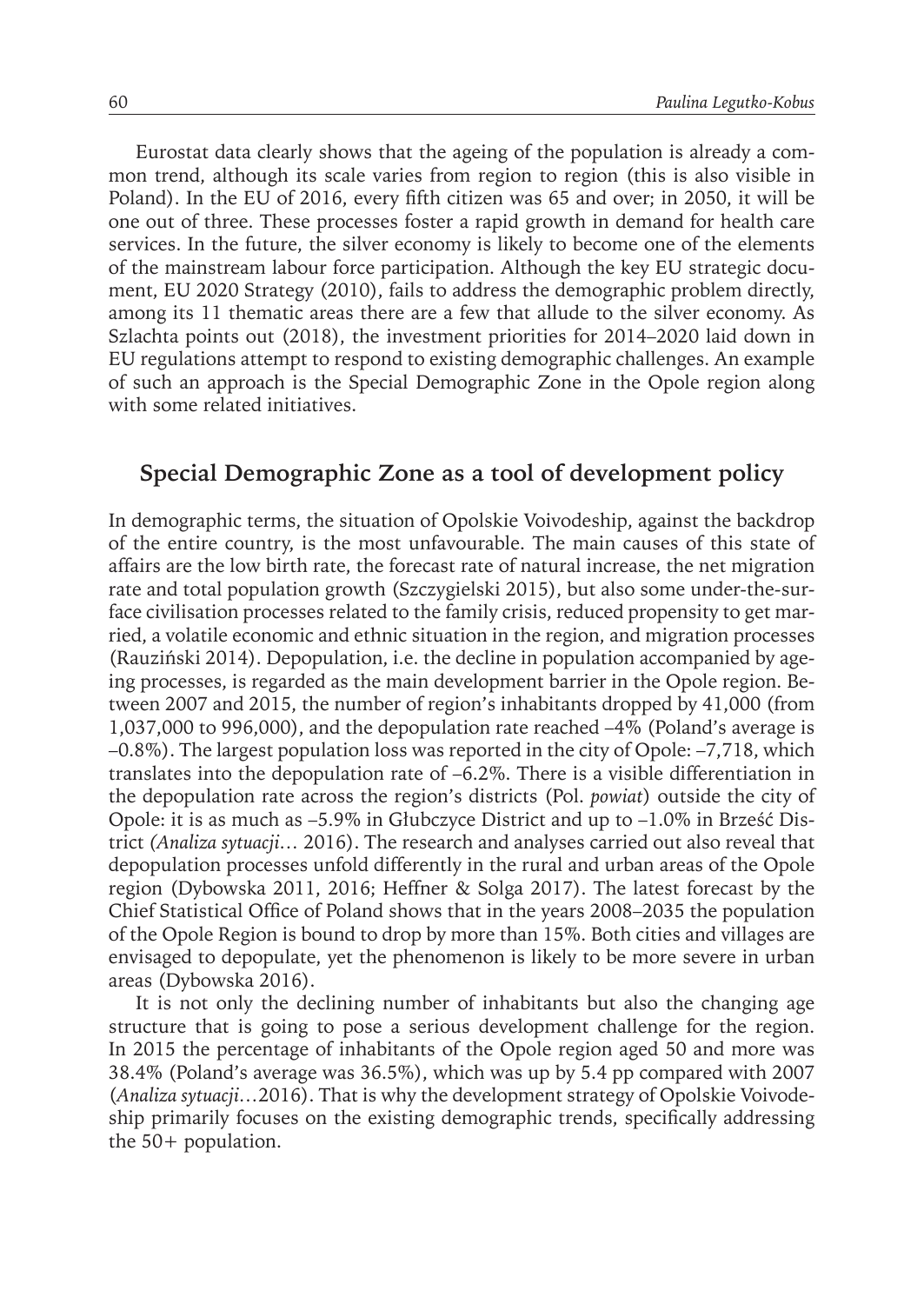The key development programming document, i.e. the Opolskie Voivodeship Development Strategy, recognizes the prevention and counteraction of depopulation processes as the most serious challenge facing the Opole region). The adverse demographic situation of the region is regarded as the most formidable development barrier (*Opolskie Voivodeship Development Strategy until 2020* 2012). The Opole region is losing its population capital as a result of: high out-migrations and low birth rate. In recent years, it has decided to address the condition of the socio-economic sphere in a comprehensive manner. The four thematic development challenges of the regions named in the Strategy are:

- preparation for participation in the labour market through active society,
- competitive economy driven by innovation and cooperation with the academia,
- attractive areas for living, investment, and recreation,
- sustainable development of Opole agglomeration and region's cities and rural areas.

These challenges are to be addresses through strategic and operational objectives. The Strategy itself points to the necessity to establish a Special Demographic Zone (SDZ) for Opolskie Voivodeship, along with defining the model and terms of cooperation and highlighting the need to involve public and private entities. Opolskie for the Family: a Special Demographic Zone Programme for Opolskie Voivodeship until 2020 proposes action aimed to prevent some basic negative phenomena, such as:

- the highest level of depopulation among all Polish regions,
- a growing demand for medical and care services associated with the significant extension of average life expectancy,
- mass economic out-migration and brain drain,
- a dramatic decrease in the birth rate and the shifting of mother's mean age,
- a growing death rate,
- change in the demographic composition of the region (mainly the dwindling number of citizens in pre-working age),
- unfavourable demographic forecast indicating that Opolskie Voivodeship is depopulating at a rate threatening both the socio-economic development processes and public finance.

The SSD Programme envisages the implementation of four packages: Work means a safe family, Education and the labour market, Nursery and pre-school care and Golden Autumn (this one is subject to further analysis).

Package 4 Golden Autumn is intended to increase access to services for the elderly and make them more active<sup>1</sup>. The package is expected to offer incentives to seniors (such as: professional, movement, cultural, and educational incentives) and contribute to shaping the perception of older people and intergenerational social integration. Three specific objectives have been identified to serve this purpose: improvement of the quality and accessibility of services for seniors, promotion of active ageing, and development of digital literacy of people aged 50 and over. The

<sup>1</sup> The package is designed for people aged 50+ because, in demographic terms, this period of life is known as "the foreground of old age".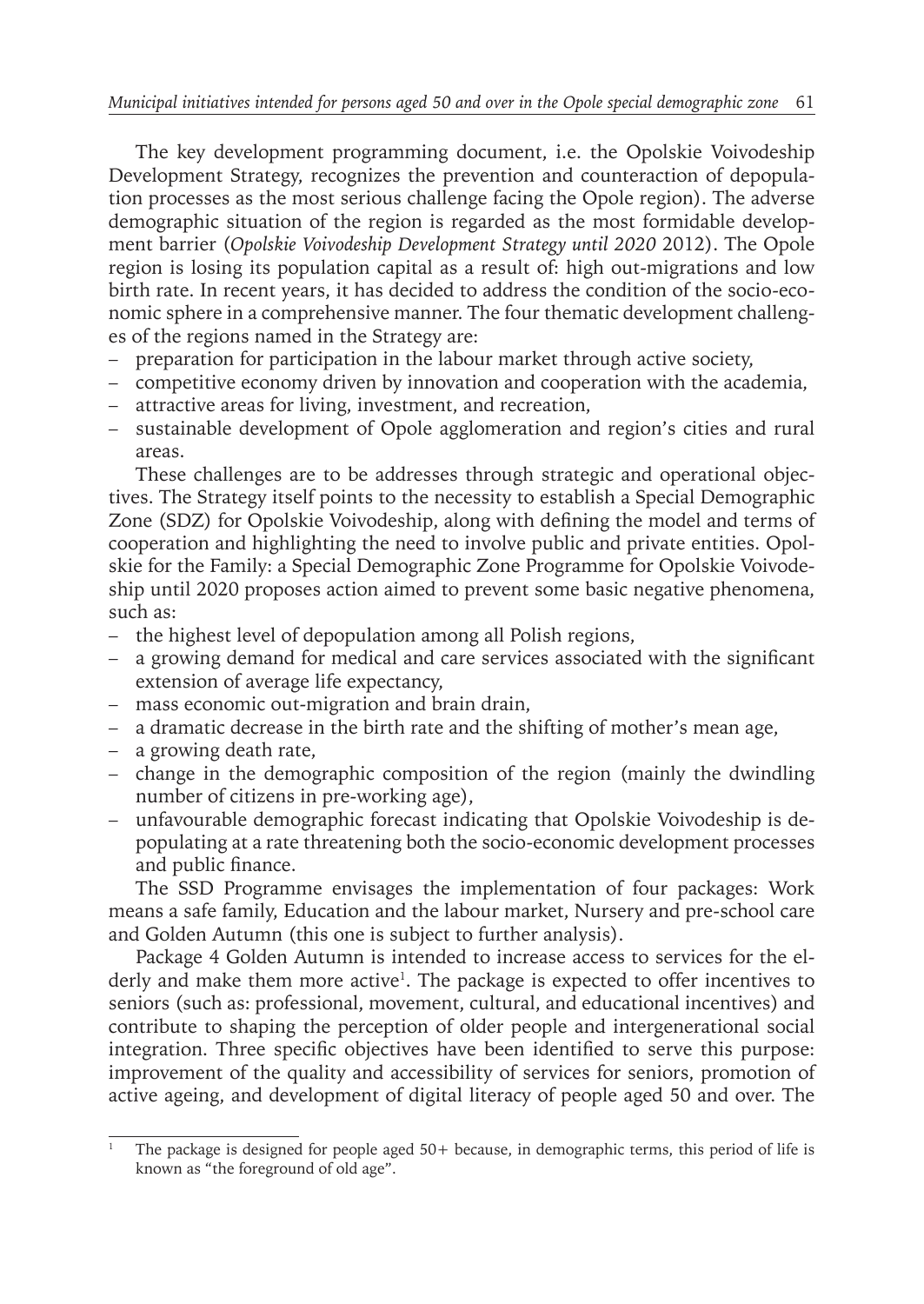proposed package activities and initiatives are: services for seniors and active senior (pp. 67–71,75).

To ensure efficient management of the programme, selected ideas and recommendations of the SDZ have been included in the Regional Operational Programme of Opolskie Voivodeship 2014–2020. The development and adoption of the SDZ Programme also offers an option to create new regional specializations, for example, life and environmental science (p. 67). Thus, the Opole region stands a chance of creating its unique regional specialization, based on its endogenous potential and experience gathered through the implementation of the development policy<sup>2</sup>.

The SDZ Programme, designed and coordinated by the Marshal's Office, points to local self-governments as key partners; hence, the idea of conducting a survey among the local municipalities regarding the initiatives set up for people aged 50 and over.

#### **Local self-governments' initiatives for seniors: research results**

The survey duration was two months (December 2017 – January 2018). It contained a maximum of 29 closed questions<sup>3</sup> and one open question (optional) to allow a surveyed municipality to share its own practice. It was anonymous and was submitted to all local self-governments of the Opole region<sup>4</sup> . There are 71 municipalities in Opolskie Voivodeship (including: 35 rural, 33 urban-rural, 3 urban) and one city enjoying the rights of a district. The survey was completed by 40 municipalities. Table 1 shows their differentiation by type.

The survey was structured into a set of thematic blocks as follows:

– the general part containing questions concerning: barriers to development, building a competitive advantage, approach to social issues, including demography, in the relevant programming documents, image of the municipality (first seven questions in the survey),

| Table 1. Municipalities participating in the survey on action taken by local self-government |  |
|----------------------------------------------------------------------------------------------|--|
| units intended to improve the quality and accessibility of services for seniors (people      |  |
| aged $50+$ )                                                                                 |  |

| Type of municipality | Number of answers | Percentage in total number of municipalities (%) |
|----------------------|-------------------|--------------------------------------------------|
| urban                |                   | 6.                                               |
| urban-rural          | 20                | 60                                               |
| rural                |                   | 51                                               |
| Total                |                   | 56                                               |

Source: Own study based on survey results.

<sup>&</sup>lt;sup>2</sup> Of key importance in this approach is a continuous monitoring of programme implementation. Cf. *Informacja na temat realizacji w 2016 roku programu Specjalnej Strefy Demograficznej w województwie opolskim do 2020 r. "Opolskie dla Rodziny"* (2017) Marshal's Office of Opolskie Voivodeship, Opole.

<sup>&</sup>lt;sup>3</sup> The number of questions depended on provided answers, as some of the questions were logically linked to each other.

<sup>4</sup> The survey was created in the Webankieta platform. The link to the survey and the invitation to participate were sent to local self-governments by the Marshal's Office.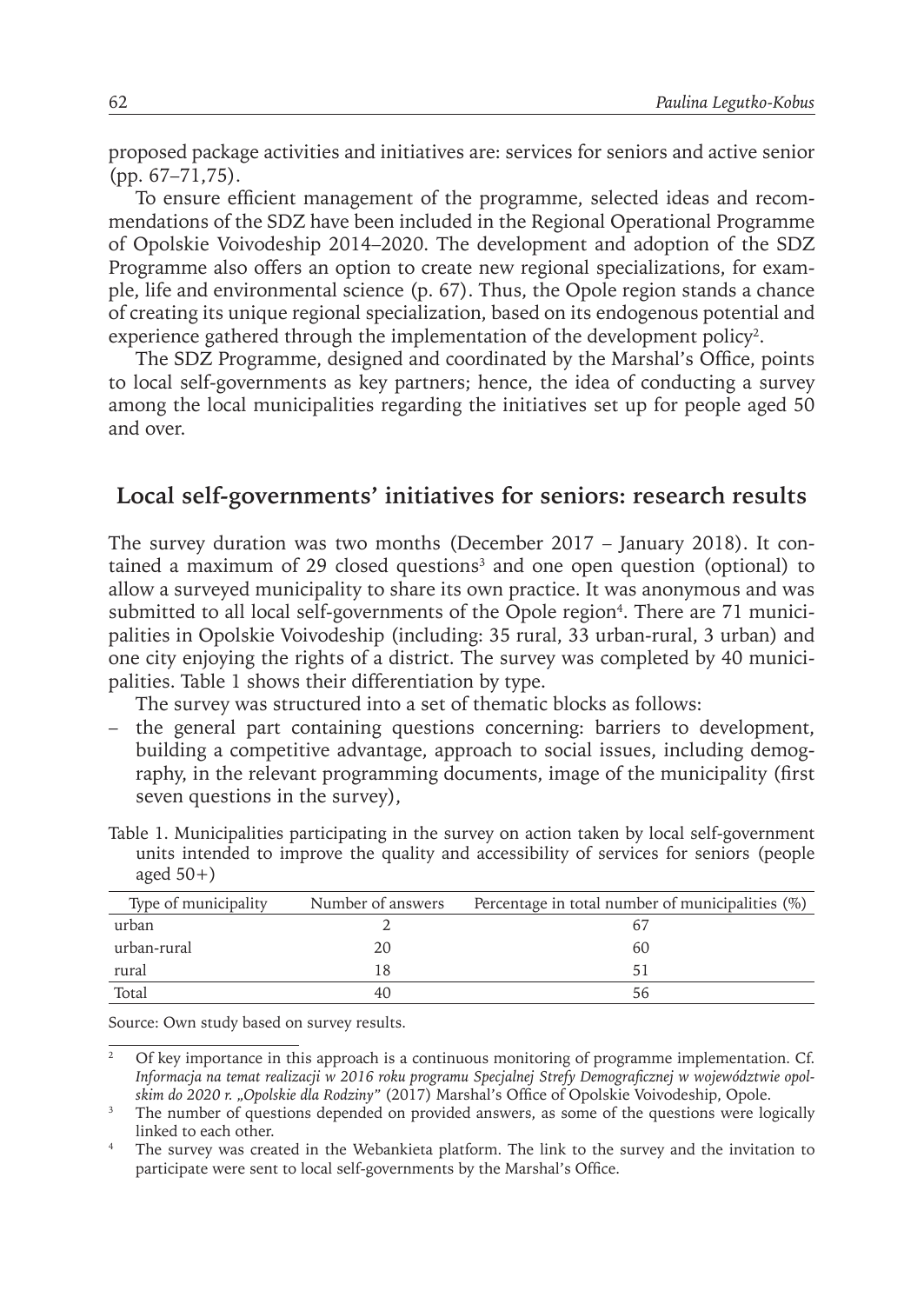- second part containing questions 8 to 25 and regarding activities for 50+ persons,
- third part concerning communication and participation (questions 26–30).

The surveyed municipalities confirmed that depopulation and decline in the number of inhabitants were the most burning development problems. From among 40 municipalities completing the survey, only two (one rural with the population of up to 3,000 and one urban-rural with the population from 5,001 to 10,000) admitted that that had seen an increase in the number of inhabitants over the last five years; a significant decrease was reported by as many as 18 municipalities (one urban, six rural and 18 urban-rural). The remaining 20 municipalities declared that over the last 5 years the number of inhabitants had remained stable. The municipalities reporting a significant decline in the number of inhabitants were as follows: one with the population of up to 3,000, one with the population ranging 30,001– 50,000 and above 50,000, two with the population ranging 20,001–30,000, three with the population ranging 10,001–20,000 and as many as nine municipalities with the population ranging 5,001–10,000.

Among the social problems, including poor demography, identified by the studied municipalities as the most formidable development barriers were $^{\mathfrak{s}}$ :

- economic out-migration (83%), mainly from urban-rural municipalities,
- ageing of the population, an increasing percentage of inhabitants in post-working age (80%), mainly in rural municipalities,
- outflow of young and educated inhabitants to larger cities (70%), mainly from urban-rural municipalities,
- hindered access to specialist public health care: absence of specialized doctors in the municipality, e.g. cardiologist, gynaecologist, allergist (43%), observed in all types of municipalities to comparable extent,
- low birth rate (35%) this barrier was highlighted mainly by rural municipalities.

The municipalities wish to build their competitive advantage through: good access to pre-school care (55%), attracting investors and generated jobs (53%), regeneration and development of new attractive public spaces as meeting points (45%), development of infrastructure and senior-friendly services (35%) and the development of social integration facilities, including those fostering intergenerational integration (25%).

Out of 22 municipalities indicating that their competitive advantage is determined by good access to pre-school care, as many as 11 were rural municipalities (besides nine urban-rural and two urban municipalities).

Attracting investors and having new jobs was seen as an advantage by 21 municipalities, including 13 urban-rural and 8 rural. Regeneration and development of new attractive public spaces as meeting points is a factor in advantage-building for 18 municipalities, including 12 urban-rural and six rural. Infrastructure and senior-friendly services are vital for 14 municipalities (seven urban-rural, six rural

<sup>5</sup> Only those barriers are discussed which scored above 30% in the responses.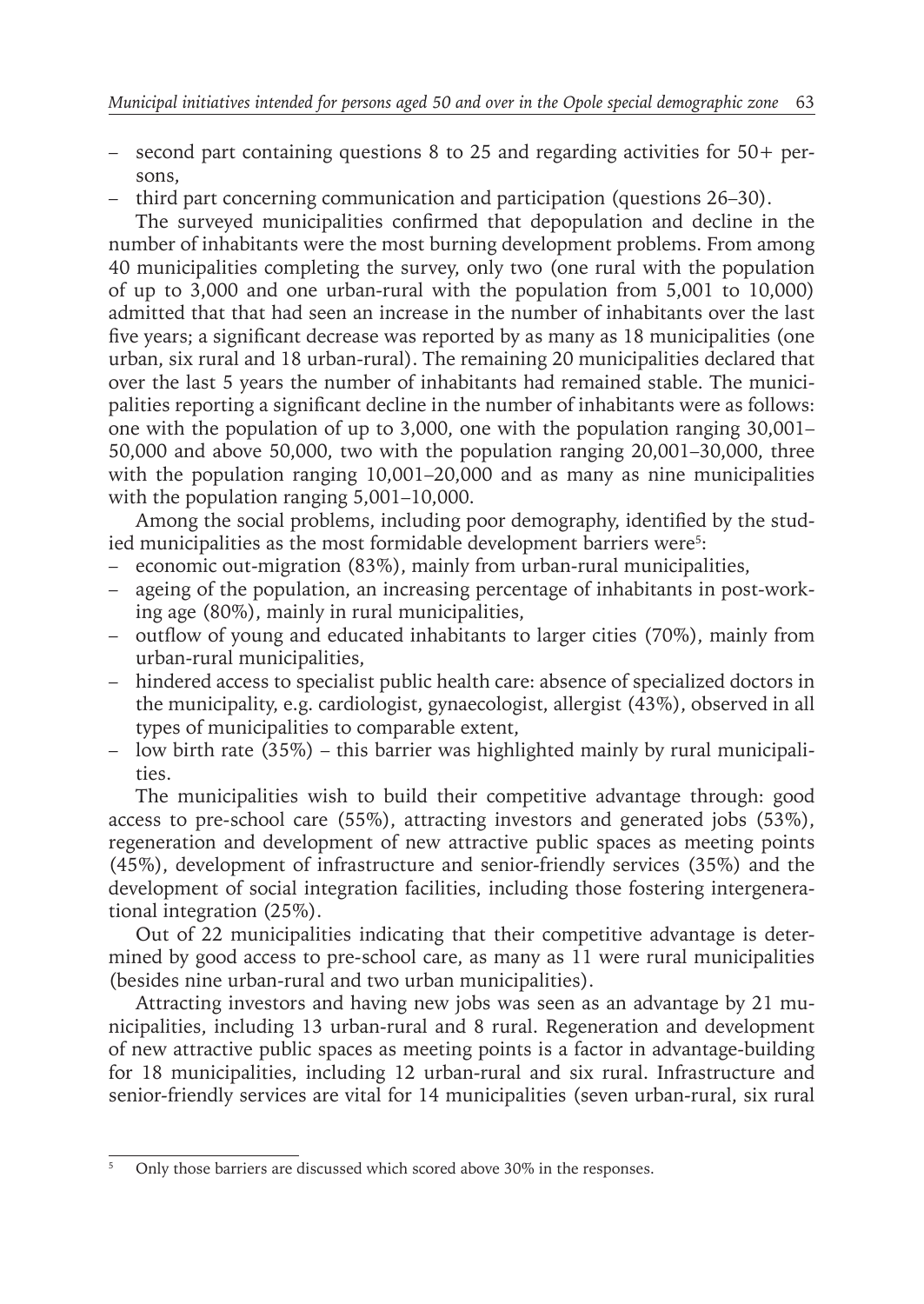and one urban). The development of social integration facilities, including fostering intergenerational integration, is important for ten rural municipalities.

The fewest indications in this category concerned: availability of residential premises (including public/municipal premises) – 8% (three municipalities, all urban-rural) and a wide range of leisure activities for high schoolers – 5% (two municipalities, including: one rural and one urban-rural).

When it comes to addressing such challenges in the relevant policy papers, 65% (26) of the surveyed municipalities declared that they had developed and adopted some strategic document attempting to handle some specific social issues (these are usually policies intended to resolve social problems; they are adopted mainly in urban-rural municipalities – 20 documents). Among the surveyed municipalities, 12 (including: one urban, seven rural, four urban-rural) have adopted a brand/municipal slogan – four of them alludes directly to quality of life.

Speaking of the municipality's own tasks, the responses to question eight seem interesting. The question was, "Who do you think should take care of the inclusion of seniors?". 100% of the surveyed municipalities are of the opinion that it should be the state (75% said "Definitely yes"), 95% responded that it should be local self-government units (among them, 37.5% said "Definitely yes"), 90% point to non-governmental organizations (among them, 32.5% said "Definitely yes"), 87.5% think that it should be 50+ people themselves (among them, 35% said "Definitely yes"), 70% of the surveyed local self-governments believe that this was the responsibility of churches and religious organizations (among them, 22.5% said "Definitely yes"). The fewest municipalities pointed to the business sector as a group that undertake initiatives for the inclusion of older people. This opinion was voiced by 37.5% municipalities (among them, 7.5% said "Definitely yes" and as many as 22.5% said "No"). Such an approach may hinder the process of reaching potential partners that may like to join the initiative on a public-private partnership basis. It is worth noting that, in the opinion of the surveyed municipalities, it is the Marshal's Office and local self-governments that take the most effective action for the benefit of seniors. Enterprises are considered least engaged and least effective (question 24 in the survey).

The reminder of the survey concerned initiatives set up by the municipalities for people aged 50+. The activities performed by the local self-governments concerned:

- improvement of the quality of products and services for seniors,
- improvement of accessibility of products and services for seniors,
- active ageing,
- improvement of digital literacy among seniors,
- age management at the municipal office and subordinate units (Table 2).

This situation is not likely to change much in the near future, as the municipalities declare that over the next two years they will be focusing on:

- improvement of the quality of products and services for seniors (45%, a drop by 3 pp),
- improvement of accessibility of products and services for seniors (43%, a drop by 7 pp),
- active ageing (75%, a drop by 3 pp),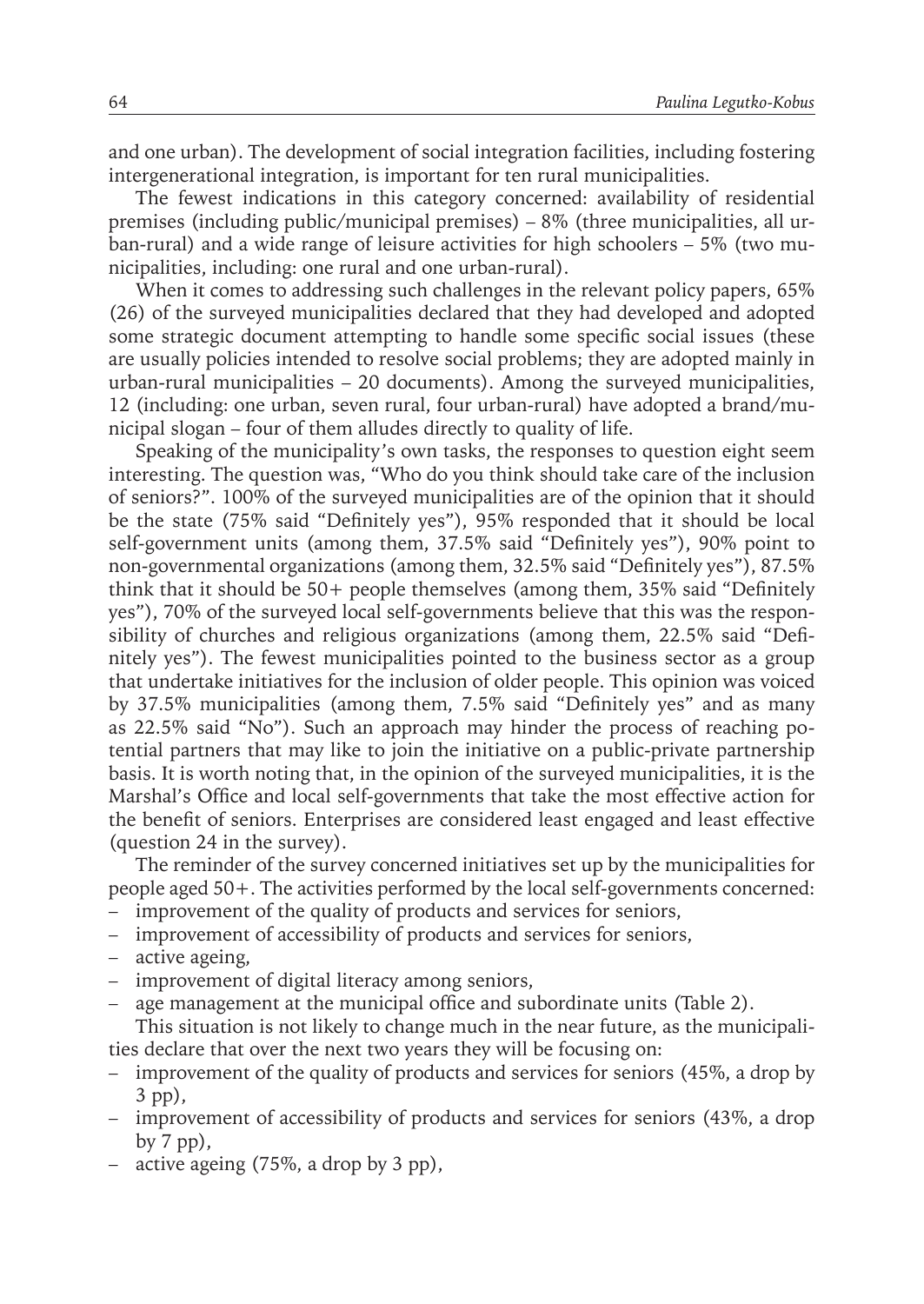| The activities performed by the                                      | The number (and percentage) of mu-<br>nicipalities which declare activities | Municipalities |             |       |
|----------------------------------------------------------------------|-----------------------------------------------------------------------------|----------------|-------------|-------|
| local self-governments                                               |                                                                             | urban          | urban-rural | rural |
| active ageing                                                        | 31 (78%)                                                                    |                | 15          | 14    |
| improvement of digital literacy<br>among seniors                     | 26 (65%)                                                                    |                | 15          | 9     |
| improvement of accessibility of<br>products and services for seniors | 20 (50%)                                                                    |                | 10          | q     |
| improvement of the quality of<br>products and services for seniors   | 19 (48%)                                                                    |                | 9           | 9     |
| age management                                                       | 5(13%)                                                                      | 0              |             | 3     |

Table 2. The activities performed by the municipalities for people aged 50+

Source: Own study based on survey results.

- development of digital literacy of seniors (55%, a drop by 10 pp),
- age management in the municipal office and subordinate units (8%, a drop by 5 pp).

It should be highlighted that the initiatives scheduled by the local self-governments for the coming years in each category exhibit a downward trend, which is not beneficial considering the constantly growing number of people aged 50 and over.

Discussed below are some initiatives undertaken by the surveyed municipalities in the relevant categories. The sequence reflects the number of indications in the survey.

With regard to the promotion of active ageing, the municipalities most frequently took the following action: occasional events for/with the participation of seniors (72.5% or 29 municipalities, among them: 13 urban-rural, 14 rural and two urban), activities encouraging the pursuit of hobbies and passions (52.5% or 21 municipalities, among them: 13 urban-rural, seven rural and two urban), support for Senior Clubs (45% or 18 municipalities, among them: 12 urban-rural, five rural and one urban), general and specialized courses and training sessions for seniors (45% or 18 municipalities, among them: 11 urban-rural, five rural and two urban). 42.5% or 17 municipalities indicated:

- support for the development of Third Age Universities (among them 13 urban-rural, two rural and two urban),
- promotion of healthy lifestyle (among them: nine urban-rural, seven rural and one urban).

40% or 16 municipalities pointed out that, as part of their active ageing programmes, they offered senior educational projects (among them: ten urban-rural, six rural) and promoted prophylaxis and health education (among them: ten urban-rural, five rural and one urban).

Only one municipality pointed to time bank as a method of encouragement of active ageing (urban-rural municipality). Also, retraining programmes for 50+ persons and occupational counselling were indicated by one municipality each (one urban-rural and one urban). Only two municipalities mentioned workshop and training in active job search techniques for people aged 50 and over (both urban-rural), and three municipalities pointed to the development of the social economy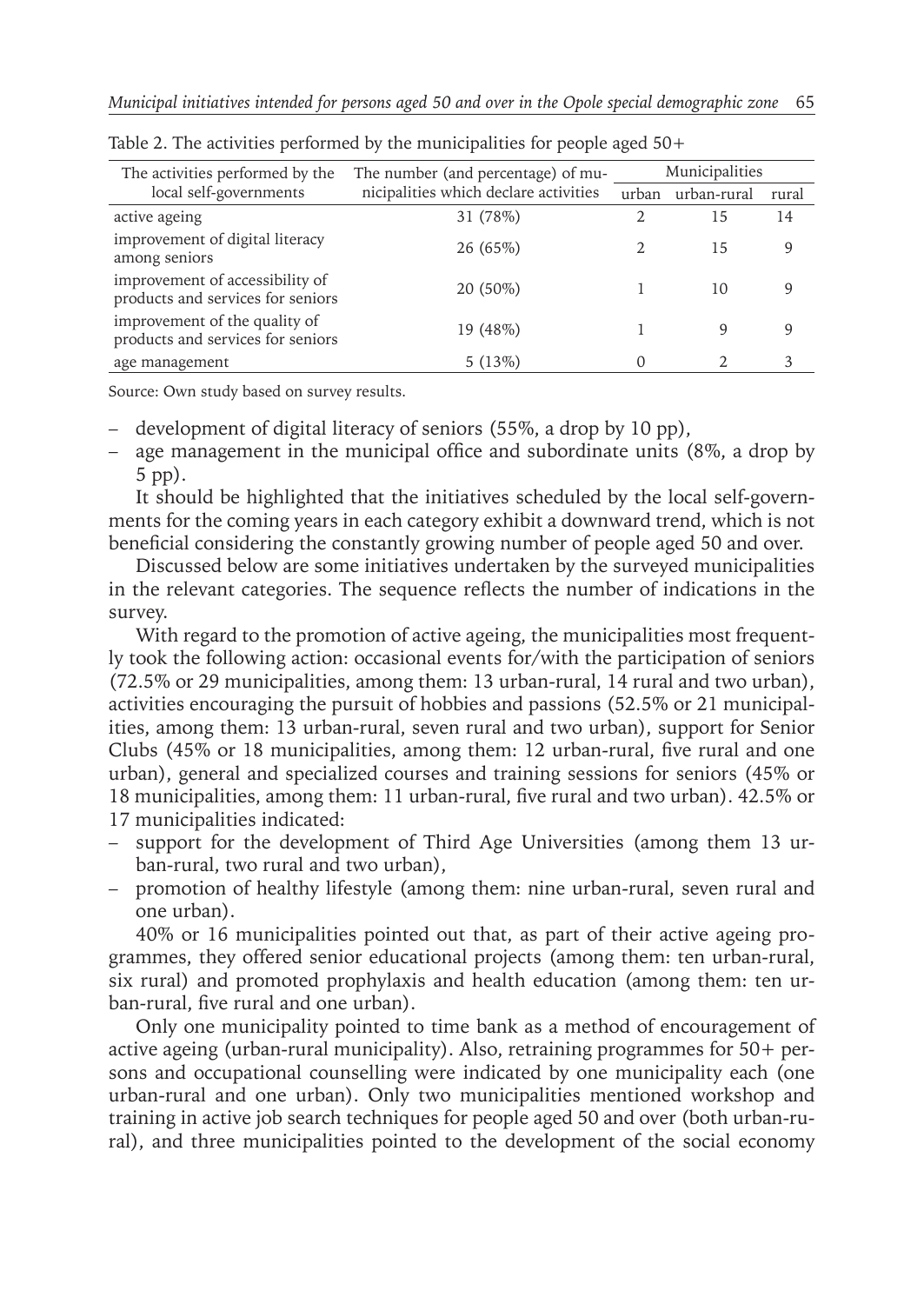| The activities performed by the                         | The number (and percentage) of mu-    | Municipalities |             |       |  |
|---------------------------------------------------------|---------------------------------------|----------------|-------------|-------|--|
| local self-governments                                  | nicipalities which declare activities | urban          | urban-rural | rural |  |
| courses and training in the use of<br>computer hardware | 29 (78%)                              |                | 19          |       |  |
| the establishment of Internet<br>cafés                  | 9(23%)                                |                |             |       |  |

Table 3. The activities performed by the municipalities for people aged  $50+$  – category of development of seniors' digital literacy

Source: Own study based on survey results.

sector (one urban and two urban-rural). The following activities enjoyed limited popularity:

- motivational and therapeutic workshop for people aged 50 and over (five municipalities, among them: three urban-rural and two rural),
- promotion of and support for senior volunteering (seven municipalities, among them: six urban-rural and one rural).

None of the surveyed municipalities has programmes in place of formal confirmation of qualification for the elderly, but, and this is positive, none of them reported that they were taking no action at all for the promotion of active ageing among 50+ persons.

The second most frequently indicated category of initiatives undertaken by the surveyed municipalities is the development of seniors' digital literacy (Table 3).

Among the less popular proposals, there are: courses and training in the use of mobile phones, tablets and other digital media (declared by five municipalities or 13%, among them: four urban-rural and one urban). It is worth noting that as many as 15% of the surveyed municipalities (six) report no initiatives in this area.

| The activities performed by the local<br>self-governments                     | The number (and percentage)                   | Municipalities |                             |       |  |
|-------------------------------------------------------------------------------|-----------------------------------------------|----------------|-----------------------------|-------|--|
|                                                                               | of municipalities which declare<br>activities |                | urban urban-rural           | rural |  |
| cooperation with various entities with<br>a view to solving seniors' problems | 24 (60%)                                      |                | 15                          | 8     |  |
| discounts for seniors                                                         | 18 (45%)                                      | 2              | 11                          | 5     |  |
| adaptation of the municipal website<br>to seniors' needs <sup>6</sup>         | 17 (43%)                                      |                | 7                           | 9     |  |
| establishing facilities for seniors                                           | 14 (35%)                                      | 2              | 8                           | 4     |  |
| adaptation of the municipal office<br>infrastructure to seniors' needs        | 14 (35%)                                      | $\Omega$       | 7                           | 7     |  |
| the improvement of the quality of<br>services for seniors                     | 11 (28%)                                      | $\Omega$       | 5                           | 6     |  |
| introduction of new services intended<br>for seniors                          | 10(25%)                                       | 1              | $\mathcal{D}_{\mathcal{L}}$ |       |  |

Table 4. The activities performed by the municipalities for people aged 50+ – category of improvement of accessibility of products and services for seniors

Source: Own study based on survey results.

<sup>6</sup> Such a low percentage of indications comes as a surprise because it means that some residents, for example, visually impaired persons or the elderly are excluded from access to information.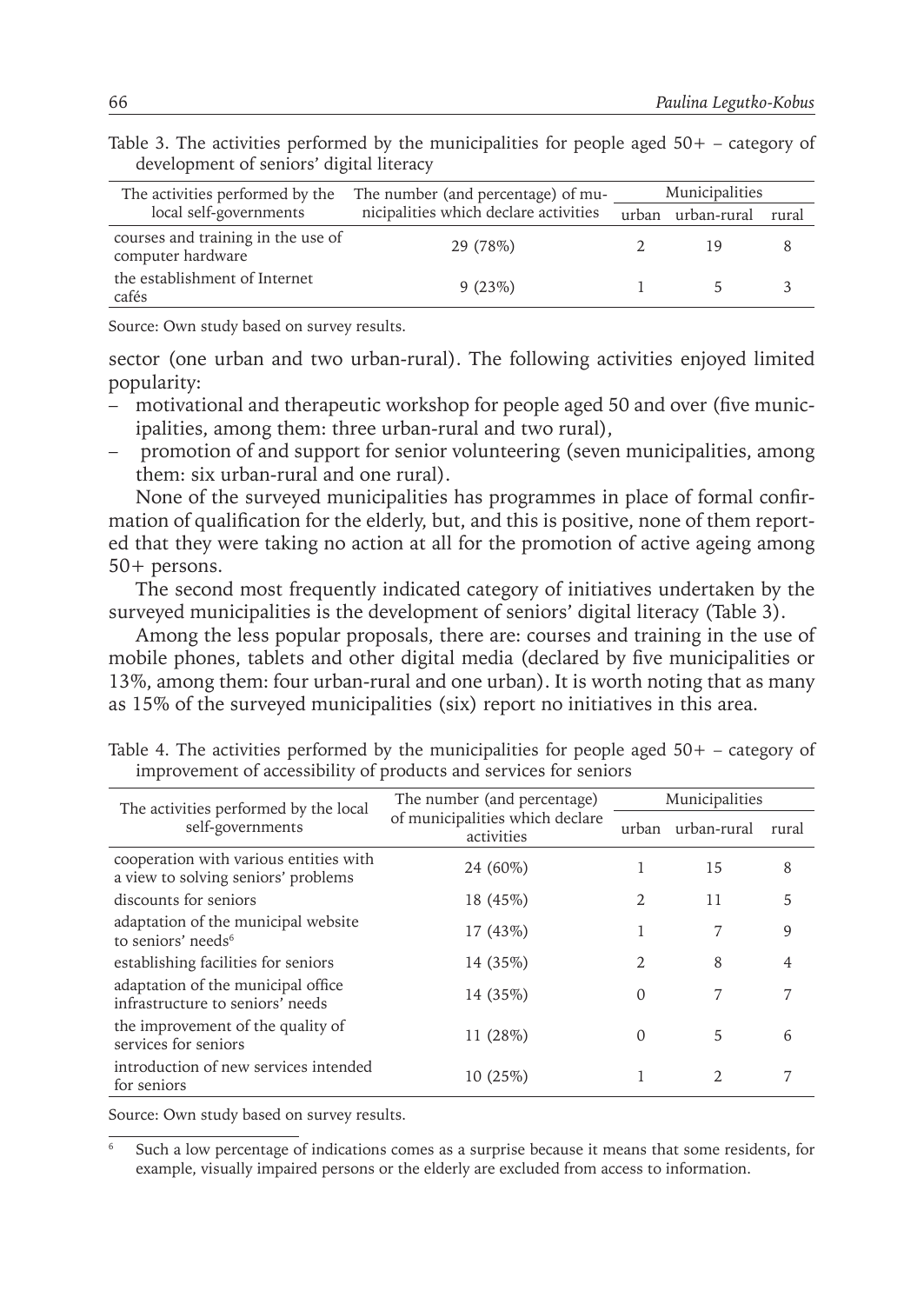Better access to products and services intended for seniors is the third most frequent category of initiatives undertaken by local self-governments in diverse ways (Table 4).

Less popular initiatives in this area concerned: senior-sensitive design (23% or 9 municipalities, among them: three urban-rural, six rural), adaptation of information transfer to the needs of seniors (20% or eight municipalities, among them: four urban-rural, two rural and one urban). Two municipalities, i.e. 5% (one urban-rural and one rural) admitted that they had not taken any measures in this respect; single municipalities supported the accessibility of health programmes, e.g. concerning mobility rehabilitation.

Less popular activities addressed the improvement of the quality of products and services for seniors. Such activities are most homogeneous as they basically cover improvements to some existing products and services so that they satisfy the needs of elderly people (83% of the surveyed municipalities declared having attempted such initiatives; this is 33 local self-governments, among them: 16 urban-rural, 15 rural and two urban). As many as 17% of the surveyed municipalities (that is seven, among them: four urban-rural and three rural) admitted no action in this area. This is doubtful because public services are at the core of any local self-government's activities, and seniors are a growing group of citizens using such services.

As regards age management $^{\rm 6}$  in municipal offices and subordinate units, the following activities were reported as the most frequent: maintaining employment of seniors who want to keep working (60% or 24 municipalities, among them: ten urban-rural, 12 rural and two urban), parties/events integrating all generations of employees (48% or 19 municipalities, among them: ten urban-rural, seven rural and two urban), non-discriminatory senior recruitment procedures (45% or 18 municipalities, among them: ten urban-rural, seven rural and one urban), development of competence and qualification of 50+ persons (40% or 16 municipalities, among them: nine urban-rural, six rural and one urban). Five of the surveyed municipalities (that is 13%, among them: three urban-rural and two rural) admitted not having taken any action in this area. Individual local self-governments undertake initiatives such as: educational campaigns (two urban-rural municipalities), development of senior volunteering (two municipalities: one urban-rural and one rural), mentoring and tutoring programmes (two rural municipalities) and flexible forms of employment intended for seniors (three municipalities: one urban-rural and one rural).

 Based on the data returned in the surveys, the level and intensity of activities conducted by local self-governments for people aged 50 and over can be said to run unevenly across the surveyed municipalities. Therefore, the survey asked, "Has the municipality been appreciated for its activities for seniors?". Five municipalities answered this question in the affirmative (12.5%, one urban, two rural and two urban-rural). At the same time, eight municipalities were able to identify the regional leaders of pro-senior initiatives: Opole, Kędzierzyn-Koźle, Gogolin, Kluczbork, and Prudnik.

The survey stated that, "age management puts emphasis on employees' age diversity as an important factor in the development of the organization."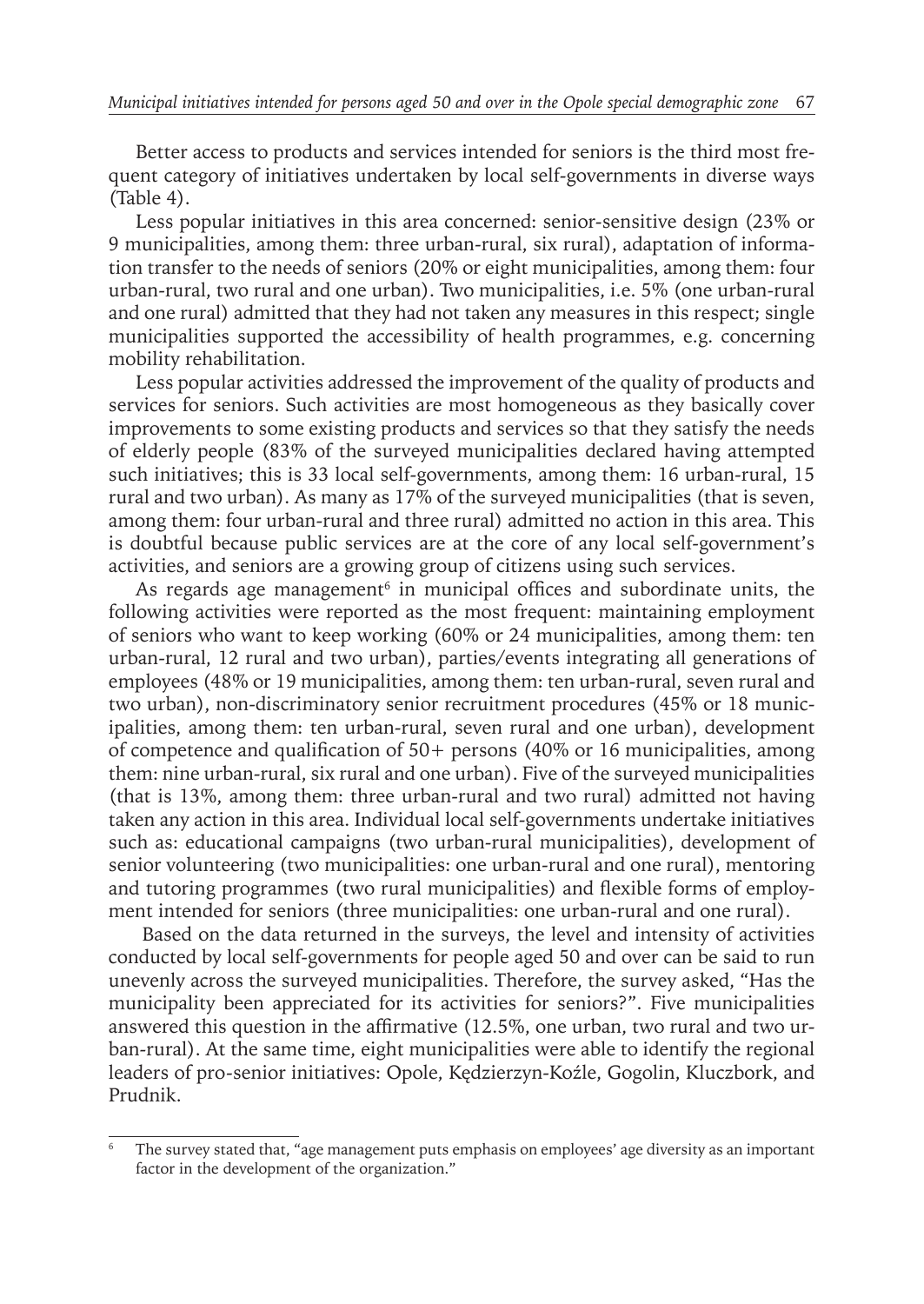The vast majority of the surveyed municipalities set up their initiatives independently (88% or 35 municipalities), and pro-senior partnerships are less popular (public-private: 23% or 9 municipalities and public-social: 18% or seven municipalities).

#### **Conclusion**

Facing major development barriers attributed to the adverse demographic situation, Opolskie Voivodeship has established a Special Demographic Zone (covering the entire region). The pilot initiative, Opolskie for the Family: a Special Demographic Zone Programme for Opolskie Voivodeship until 2020, allows for many innovative activities concerning: the labour market, improvement of living conditions in the region, as well as broadly understood active ageing. One of the four thematic packages of the Programme is intended for people aged 50 and over, and its implementation should encourage the professional, movement, cultural, and educational engagement of seniors. The conducted survey (with 56% of the region's municipalities participating, which offers a fair picture of the overall situation) clearly indicates that social problems (including demographic challenges) are ranked among the main development barriers. Recognizing the problem of depopulation and ageing of the population, the local municipalities launch many initiatives for people aged 50+, especially in the area of promotion of active ageing. Among the municipal activities for people aged 50 and over, those pursued by the local self-governments independently are in the majority (and it is alarming that the business sector is seen as the least desirable partner); they also fit into a fairly general framework (practically implementable in any municipality), thus being relatively easy to fund from external sources. There are few activities encouraging intergenerational education or the strengthening of social capital, that is, those that stem from the local attributes and characteristics of the area. Initiatives leading to profound and real stimulation of active ageing among 50+ people (e.g. time banks, volunteering, mentoring, tutoring) are rare and are undertaken by few local governments.

#### **References**

- *Analiza sytuacji społeczno-ekonomicznej województwa opolskiego w obszarach oddziaływania Europejskiego Funduszu Społecznego* (2016) Urząd Marszałkowski Województwa Opolskiego, listopad.
- Dybowska J (2011) Starzenie się demograficzne miast w województwie opolskim*. Studia Miejskie* 4: 203–214.
- Dybowska J (2016) Ludność na obszarach wiejskich województwa opolskiego przeszłość i perspektywy demograficzne*. Studia Obszarów Wiejskich* 41: 229–244.
- ESPON (2014) *Making Europe Open and Polycentric. Vision and Scenarios for European Territory towards 2050*. ESPON Report, European Union Luxembourg.
- EUROPE 2020 (2010) *A strategy for smart, sustainable and inclusive growth.* Communication from the Commission to the European Parliament, the Council, the European Economic